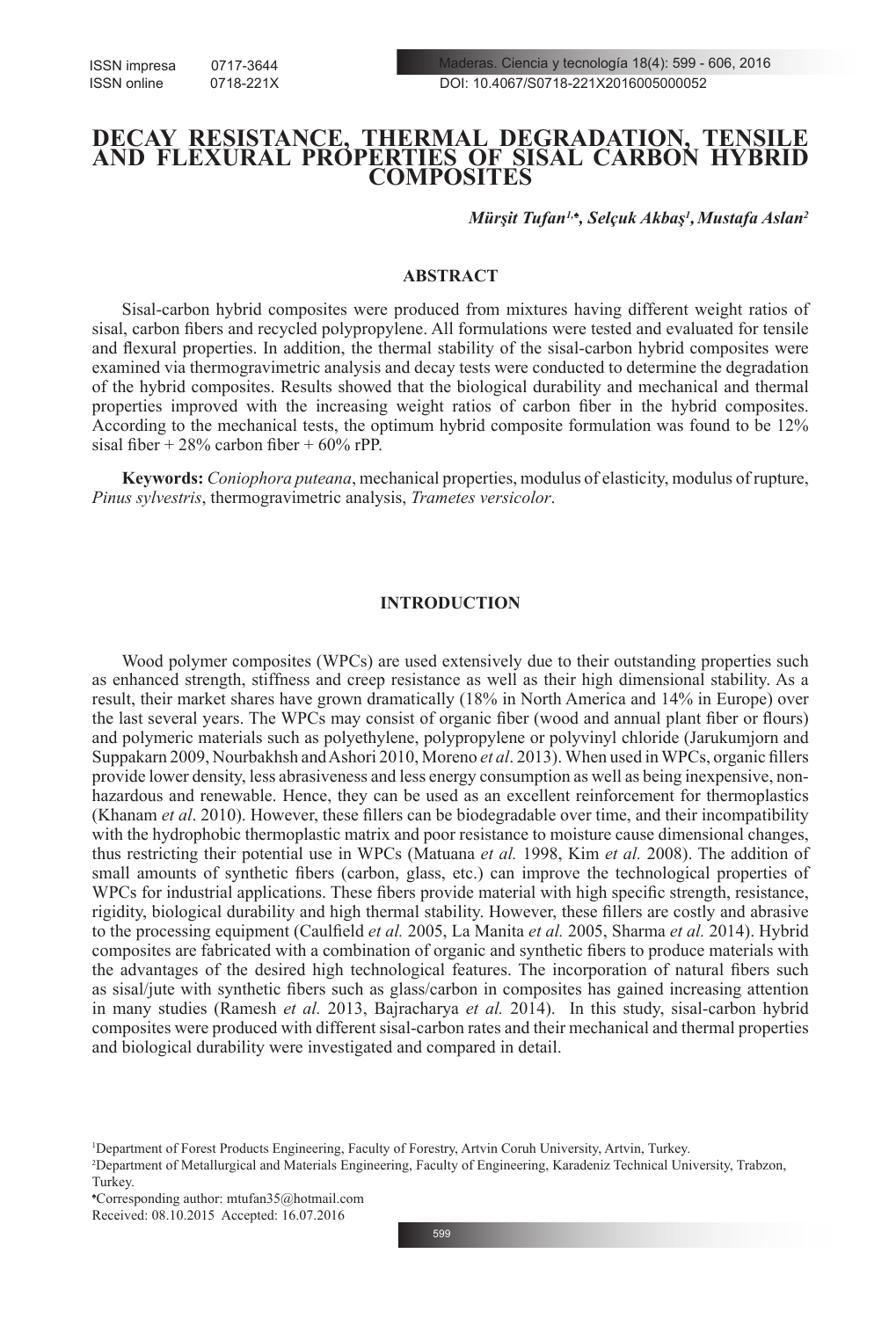### **MATERIALS AND METHODS**

## **Materials**

Recycled polypropylene (rPP), sisal fiber (SF) and carbon fiber (CF) were used as the thermoplastic matrix, organic and synthetic fillers, respectively. The recycled polypropylene (rPP) was obtained from Ayan Plastik Industry and Trade Co. Ltd., Samsun, Turkey. The fibers, in the form of short, recycled fibers left over from final manufacturing processes, were provided by two Turkish companies: the Esenteks Co., Ltd., for the sisal fibers and Dowaksa, Inc., for the carbon fibers (CF). The density of the SF and CF were  $1,43$  and  $1,5$  g/cm<sup>3</sup>, respectively. The experimental design of the study is presented in Table 1.

| <b>Group ID</b> | Sisal $(\% )$ | Carbon $(\% )$ | rPP(%) |
|-----------------|---------------|----------------|--------|
|                 |               |                | vu     |
|                 |               |                | υι     |
|                 |               |                | ou     |
|                 |               |                | ΟU     |
|                 |               | 28             | ou     |
|                 |               |                | л      |

**Table 1.** Composition of the polymer hybrid composites.

### **Methods**

#### **Preparation of compression-molded polymer composites**

Using a Willey mill, the air-dried sisal fibers were ground into small particles which were then screened to 60- and 80-mesh size and dried to oven-dry moisture level. The SF flour, CF and rPP granulates were processed in a co-rotating single-screw extruder (RONDOL 3212). The four barrel temperature zones of the extruder were controlled at 165-170-175-180 ºC, respectively. The extruded strand samples were collected, cooled and granulated into pellets. Finally, the pellets were compression molded in a hot press for 3 min at 175 °C.

### **Mechanical properties**

The property evaluations of the manufactured hybrid composites were conducted in a climatecontrolled testing laboratory at 23 °C and 65% RH. Flexural and tensile properties were determined using specimens with the dimensions of 150 mm (length)  $\times$  13 mm (width)  $\times$  5 mm (thickness). The modulus of rupture (MOR) and modulus of elasticity (MOE) were measured in a three-point bending test in accordance with ASTM D 790 (2004). Dog-bone shaped (type III) samples were used for the tensile tests, which were carried out according to ASTM D 638 (2004). The specimens were tested with a crosshead speed of 2 mm/min and all tests were performed on a Zwick 10kN Universal Testing Machine (Zwick Inc., Germany). Seven test samples for each group were tested in order to get average values of tensile and flexural properties.

### **Thermogravimetry and differential scanning calorimetry**

The thermal behavior of the rPP and hybrid composites was examined using the PelkinElmer STA 6000 thermal analyzer. The test samples, each weighting 3-5 mg, were heated in an aluminum crucible from room temperature to 600 ºC with the heating rate of 10 ºC/min and kept at this temperature for 2 min to monitor thermal history. The thermal decomposition temperature of each sample was examined under nitrogen with a 30 mL/min flow rate.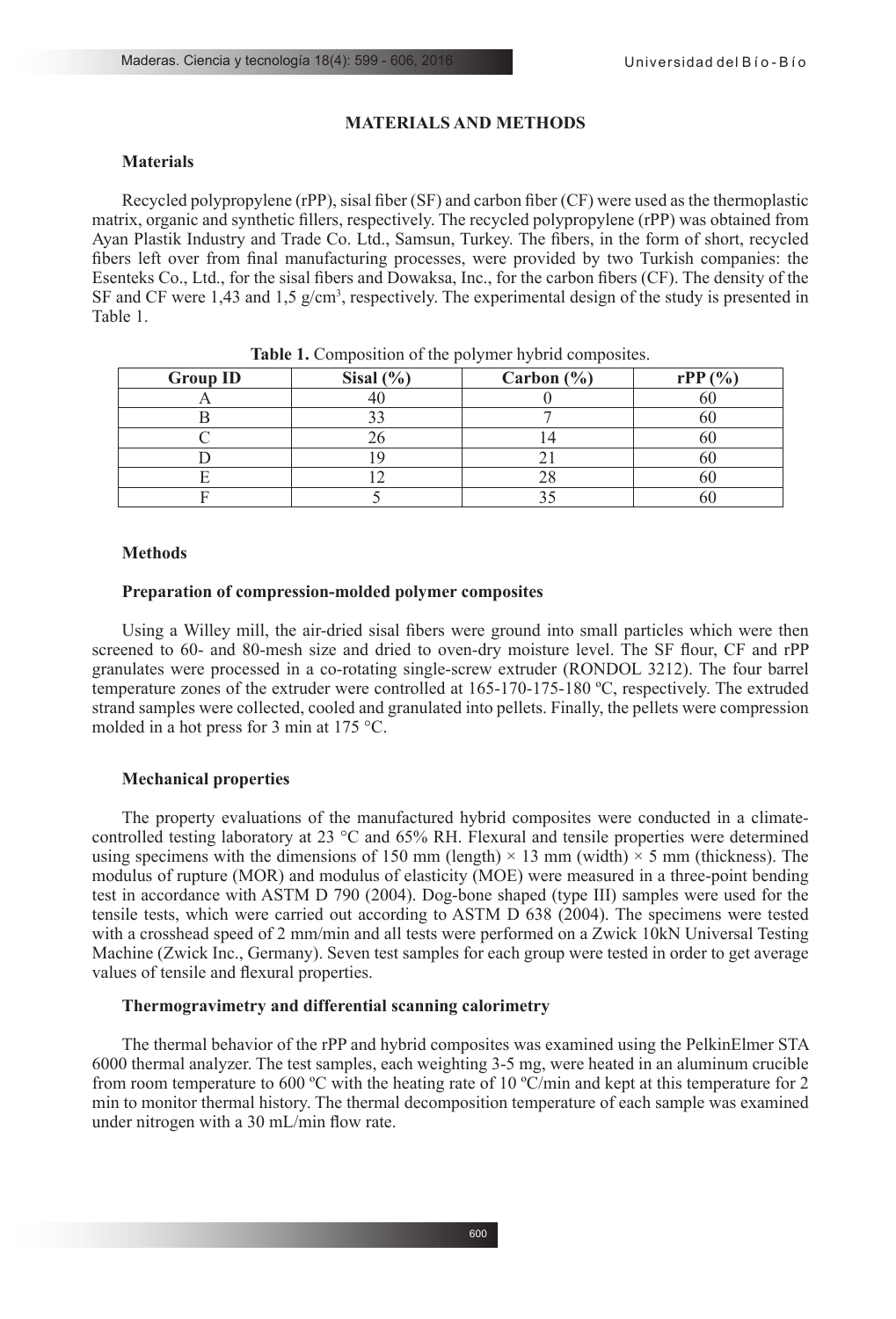#### **Decay tests**

Hybrid composites and Scots pine (*Pinus sylvestris* L.) solid wood specimens were carried out according to European standard EN 113. Six pieces of samples with size 20 (length) x 20 (width) x 5 (thick) mm were prepared each fungus. The specimens were dried at  $103\pm2$  °C for 24 h and weighed to the nearest  $0.01$  g to determine the initial weight  $(M_1)$ . One white rot fungi, *Trametes versicolor* L.Pilat (Mad-697) and one brown rot fungi, *Coniophora puteana* (Schumach.: Fr.) P. Karst (Mad-15) were used for the decay tests. All test fungi were grown on a malt extract agar medium (concentration 48g/L). The solution was autoclaved at 120 °C for 20 min and poured into petri dishes. After cooling of the medium, a mycelium plug was transferred to the center of each petri dish. The dishes were incubated at  $24 \pm 2$  °C and 75% RH until the fungal mycelium reached the edges of the dishes. Six specimens of each formulation were sterilized in an autoclave for 30 min at 121 °C and placed in the pre-inoculated petri dishes. At the end of the exposure time (16 weeks), the surfaces of the specimens were cleaned. The specimens were then dried at  $103 \pm 2$  °C for 24 hours (M<sub>2</sub>) for the calculation of the mass loss. The percent mass loss (ML) was calculated as follows,  $ML(\%) = [(M_1-M_2)/M_1] \times 100$ .

A set of Scots pine (*Pinus sylvestris*) specimens were also tested as control against both fungi used in this experiment.

### **RESULTS AND DISCUSSION**

### **Mechanical properties**

The effects of filler type and rate on flexural and tensile properties are shown in Table 2. All the hybrid composites had higher flexural and tensile properties than the SF composites (group ID A). Statistical analysis showed that filler type and rate significantly affected the flexural and tensile properties. Flexural and tensile strength values increased sharply with the rate of CF addition up to 28% (Group ID E). Flexural and tensile strength values also increased in the composites where the CF rate was 35%; however, this increase was not statistically significant. A similar trend was observed with the tensile modulus values.

The flexural modulus values were improved in the hybrid composites with the addition of CF content; however, the increase was not significant with the CF ratio of more than 21% (Group ID D).

 It is recognized that the addition of synthetic fibers in hybrid composites causes substantial changes in the mechanical properties (Abu *et al.* 2005, Indicula *et al.* 2005, Haneefa *et al.* 2008, Khanam *et al.* 2010). As shown in Table 2, it is clear that the flexural and tensile properties in the hybrid composites were enhanced with the increase the CF content.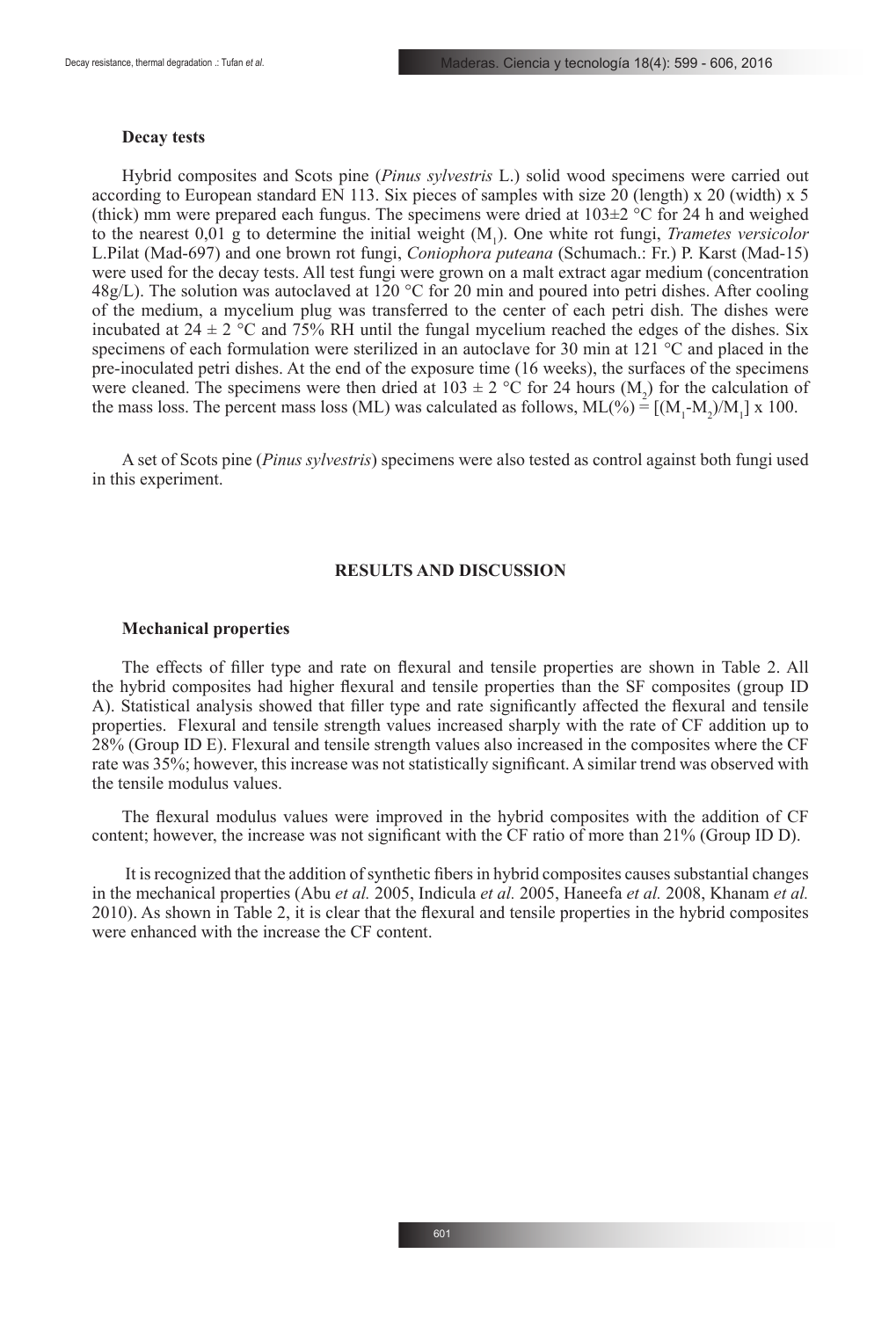| Group       | <b>Flexural Strength</b> | <b>Flexural Modulus</b> | <b>Tensile Strength</b> | <b>Tensile Modulus</b> |
|-------------|--------------------------|-------------------------|-------------------------|------------------------|
| ID          | (MPa)                    | (GPa)                   | (MPa)                   | (GPa)                  |
| $\mathbf A$ | 30,33 a                  | 2,55 a                  | 15,24a                  | 3,05 a                 |
|             | (3,46)                   | (0,14)                  | (0,68)                  | (0,08)                 |
| B           | $31,39$ ab               | 2,76a                   | 15,60 a                 | 3,10 a                 |
|             | (1,01)                   | (0,30)                  | (0,79)                  | (0,33)                 |
| $\mathbf C$ | 33,92 b                  | 3,17 b                  | 17,07a                  | $3,31$ ab              |
|             | (0, 47)                  | (0,21)                  | (1,05)                  | (0,23)                 |
| D           | 36,92c                   | 3,81c                   | $17,25$ ab              | 3,66 b                 |
|             | (2,61)                   | (0,36)                  | (0,37)                  | (0, 34)                |
| E           | 43,59 $d$                | 4,03 $c$                | 20,85c                  | 3,86c                  |
|             | (1,24)                   | (0, 46)                 | (0, 40)                 | (0, 58)                |
| F           | 45,33 $d$                | 4,06 $c$                | 22,40 $c$               | 4,12 $c$               |
|             | (2,14)                   | (0, 33)                 | (2, 49)                 | (0,31)                 |

**Table 2.** Mechanical properties of hybrid composites.

Note:

**-**The value in parenthesis is the standard deviation.

-Each value is the average of seven samples tested.

-Groups with same letters in column indicate that there is no statistical difference  $(p < 0.05)$ .

#### **Thermogravimetric analysis**

The thermal behavior of the rPP and hybrid composites was evaluated using thermogravimetric analysis (TGA). The results of the TGA thermographs of the samples are shown in Figure 1, where two main decomposition peak areas can be seen. The first decomposition peak starts at around 200-220 ºC. Lignocellulosic fibers are known to have low thermal stability, and the degradation temperatures of hemicelluloses, lignin and cellulose start at 180, 200 and 210 ºC, respectively (Jarukumjorn and Suppakarn 2009, Tufan *et al.* 2015). With the increased CF content, the decomposition value of the hybrid composites was enhanced. The second peak area gives the highest decomposition temperatures as 440-460 ºC. It is known that PP degrades around this temperature. In addition, after the final decomposition temperature, the residual mass amount in the hybrid composites increased with the increase in the CF rate (Mallick 2008, Paiva *et al.* 2009).



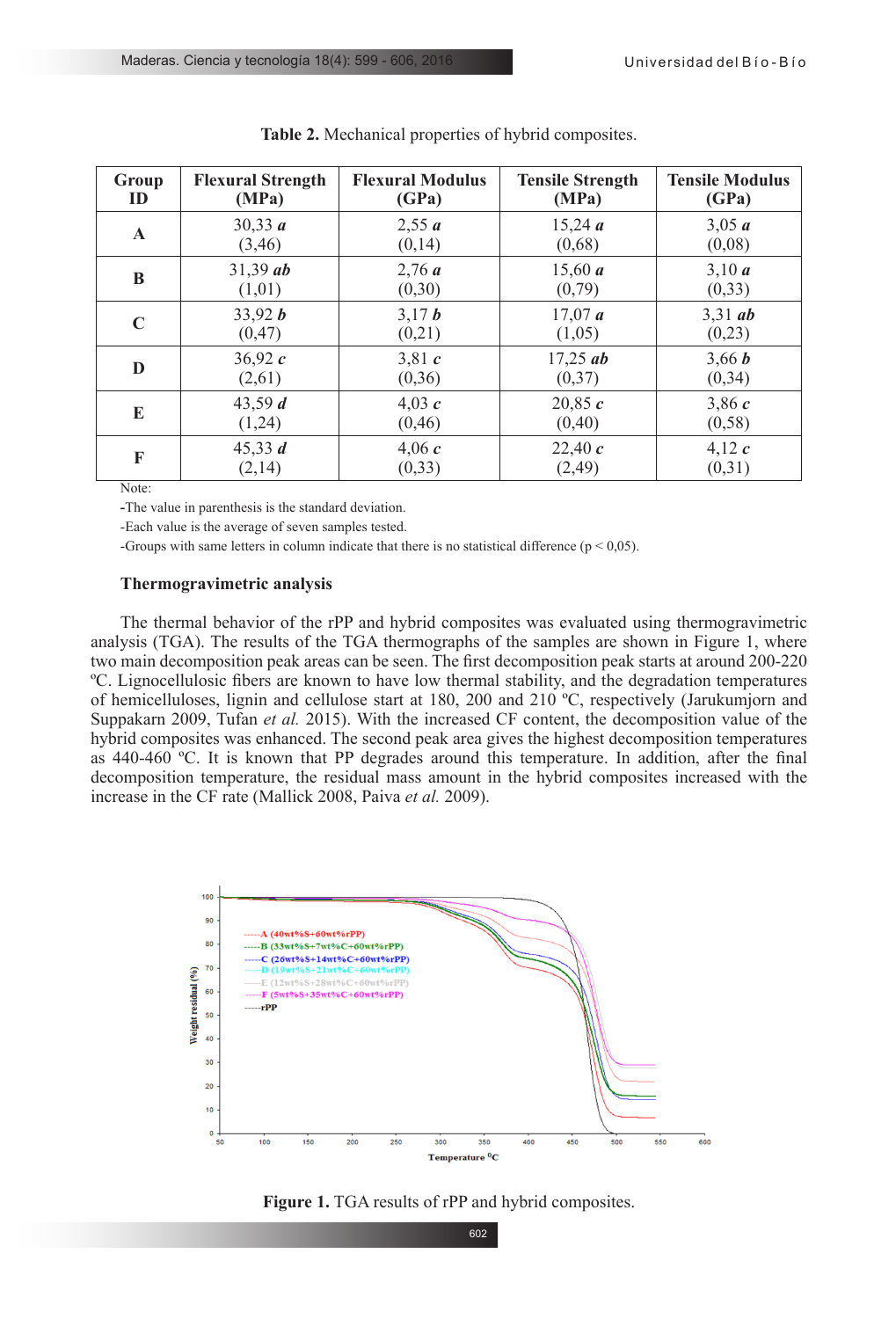#### **Decay tests**

Table 3 shows the mean mass loss rate of the hybrid composites and Scots pine control after exposure to white-rot (*Trametes versicolor)* and brown-rot (*Coniophora puteana)* fungi for 16 weeks. In general, the mass loss rate was very limited in the hybrid composites, while that of the control samples (Scots pine) was found to be very high. The highest mass loss rate was found in the control samples; at 29,35% for white rot and 40,99% for brown rot. These results demonstrated that the decay activity was acceptable for test conditions. Moreover, this rate did not exceed 6,37% and 4,44% for white and brown rot fungi, respectively, in any of the hybrid composites. The mass loss rate decreased in all hybrid composites with the addition of CF. The smallest mass losses found for white rot and brown rot were 0,14% and 0,78%, respectively (GroupID F). This rate increased to 2,50% and 3,78% (GroupID A) with the increase of the sisal fiber ratio in the composites. Previous literature has indicated that wood or natural fiber polymer composites are not fully protected against fungal attack. Composites with higher wood flour or fiber content in particular exhibit increasing mass loss. Due to less encapsulation, increasing the rate of wood flour or natural fiber in polymer composites causes poor moisture resistance and this leads to greater decay susceptibility (Morris and Cooper 1998, Verhey and Laks 2002, Clemson and Ibach 2004). Similar results were observed in the current study. The SF ratio negatively affected the fungal resistance of the hybrid composites. It is accepted that CF is more durable against moisture and fungi degradation than SF. Studies have reported that water absorption decreases in hybrid composites using CF (Thwe and Liao 2003, Samal *et al*. 2009). Therefore, in this study, increasing the CF rate resulted in hybrid composites which were more resistant to fungi.

|                 |                            | Mass loss $(\% )$        |
|-----------------|----------------------------|--------------------------|
| <b>Group ID</b> | <b>Trametes versicolor</b> | Coniophora puteana       |
| A               | 4,44 $\bm{b}$ (0,43)       | 6,37f(0,85)              |
| B               | 2,50 $a(0,34)$             | 3,78 $e$ (0,58)          |
|                 | 1,68 $a(0,40)$             | 2,90 $cde(0,47)$         |
|                 | 0,63 a (0,47)              | 1,68 <i>abc</i> $(0,56)$ |
| E               | 0,85 a (0,23)              | 1,92 bcd $(0,54)$        |
|                 | 0,14a(0,17)                | $0,78$ ab $(0,38)$       |
| Scots pine      | 29,35 $c(6,98)$            | 40,99 $g(4,20)$          |

| <b>Table 3.</b> Mean mass loss $(\%)$ of hybrid composites. |  |  |  |
|-------------------------------------------------------------|--|--|--|
|-------------------------------------------------------------|--|--|--|

Note<sup>.</sup>

**-**The value in parenthesis is the standard deviation.

-Each value is the average of six samples tested.

-Groups with same letters in column indicate that there is no statistical difference ( $p < 0.05$ ).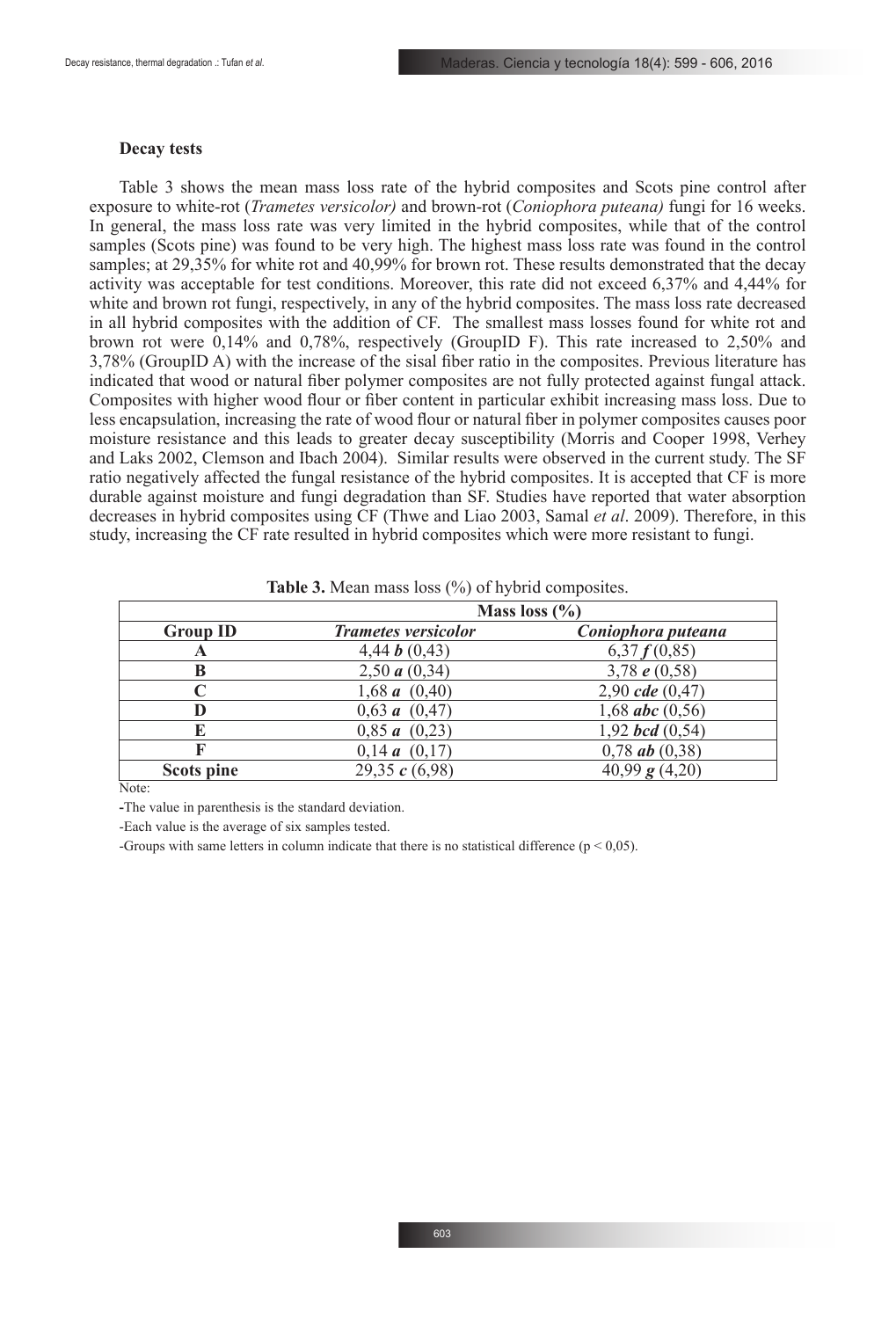### **CONCLUSIONS**

Based on the results of this study, the following facts were observed.

The flexural and tensile properties of the hybrid composites were increased with the addition of CF. The optimum ratio of CF in the produced composites was determined as 28%; however, no significant improvement in mechanical properties was seen with CF ratios higher than 28%.

From the results it can be concluded that the hybrid composites exhibited better biological performance than the SF composites.

The addition of CF improved the thermal stability of the hybrid composites. The thermal decomposition values of the hybrid composites were enhanced with increased CF content.

# **ACKNOWLEDGEMENTS**

This study was supported by BAP (Directory of Scientific Research Projects of Artvin Çoruh University) under grant number 2014.F11.02.03.

### **REFERENCES**

**Abu, B.H.A.; Abdul, K.H.P.S. 2005.** Lignocellulose-based hybrid bilayer laminate composite. Part 1: studies on tensile and impact behavior of oil palm fiber-glass fiber- reinforced epoxy resin. *J Compos Mater* 39:663-684.

**ASTM D 638. 2004.** Standard Test Method for Tensile Properties of Plastics. American Society for Testing and Materials. West Conshohocken, PA. 08 (01).

**ASTM D 790. 2004.** Flexural Properties of Unreinforced and Reinforced Plastics and Electrical Insulating Materials. American Society for Testing and Materials. West Conshohocken, PA. 08 (01).

**Bajracharya, R.M.; Manalo, A.C.; Karunasena, W.; Lau, K. 2014.** An Overview of Mechanical Properties and Durability Of Glass-Fibre Reinforced Recycled Mixed Plastic Waste Composites. *Materials and Design* 62:98-112.

**Caulfield, D.F.; Clemons, C.; Jacopson, R.E.; Rowell, R.M. 2005.** Handbook of wood chemistry and wood composites. Taylor & Francis. London, New York, Singapore, p. 365.

**Clemson, C.M.; Ibach, R.E. 2004.** Effects of processing method and moisture history on laboratory fungal resistance of wood-HDPE composites. *Forest Prod J* 54(4):50-57.

**EN 113. 1996.** Test method for determining the protective effectiveness against wood destroying basidiomycetes. Determination of the toxic values. European Committee for Standardization, Brussels.

**Haneefa, A.; Bindu, P.; Aravind, I.; Thomas, S. 2008.** Studies on tensile and flexural properties of short banana/glass hybrid fibre reinforced polystyrene composites. *J Compos Mater* 42:1471-1489.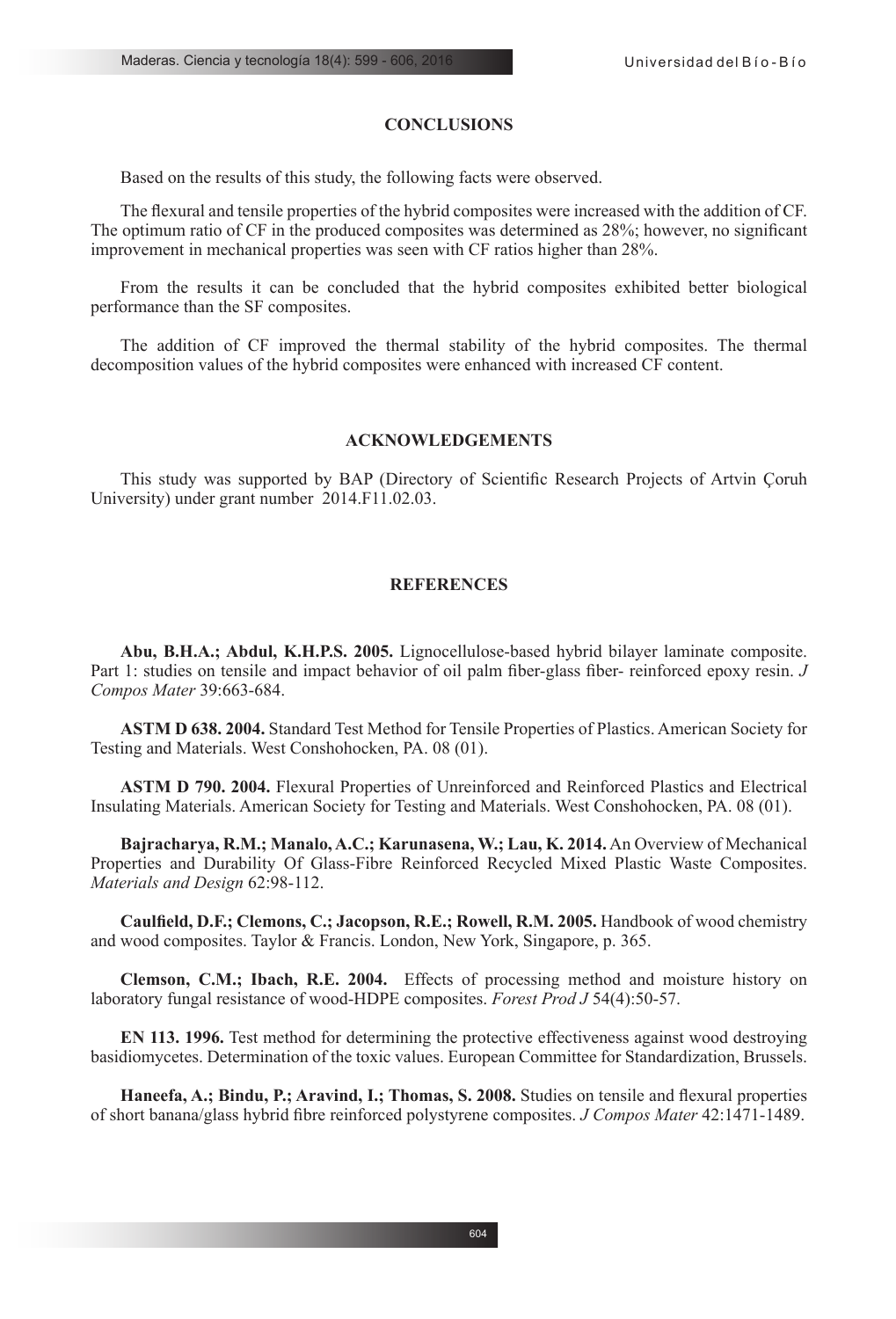**Indicula, M.; Malhotra, S.K.; Joseph, K.; Thomas, S. 2005.** Dynamic mechanical analysis of randomly oriented intimately mixed short banana/sisal hybrid fibre reinforced polyester composites. *Compos Sci Technol* 65:1077-1087.

**Jarukumjorn, K.; Suppakarn, N. 2009.** Effect of glass fiber hybridization on properties of sisal fiber- polypropylene composites. *Composites: Part B* 40:623-927.

**Khanam, P.N.; Khalil, H.P.S.A.; Jawaid, M.; Reddy, G.R.; Narayana, C. S.; Naidu, S.V. 2010.** Sisal/ Carbon fibre reinforced hybrid composites: Tensile, flexural and chemical resistance properties. *J Polym Environ* 18:727-733.

**Kim, S.S.; YU, H.N.; Hwang, I.U.; Lee, D.G. 2008.** Characteristics of wood–polymer composite for journal bearing materials. *Compos Struct* 86:279-284.

**La Manita, F.P.; Morreale, M.; Ishak, Z.A. 2005.** Processing and mechanical properties of organic filler-Polypropylene composites. *J Appl Polym Sci* 96:1906-1913.

**Mallick, P.K. 2008.** *Fiber reinforced composites: material, manufacturing and design*. 3rd ed. CRC Press, New York.

**Matuana, L.M.; Park, C.P.; Balatinecz, J.J. 1998.** Cell morphology and property relationships of microcellular foamed PVC/Wood-fiber composites. *Polym Eng Sci* 38:1862-1872.

**Moreno, P.; Rodrigue, D.; Giroux, Y.; Ballerini, A.; Gacitua, W. 2013.** Morphological and mechanical characterization of recycled thermoplastic foams reinforced with wood sub-products. *Maderas-Cienc Tecnol* 15(1):3-16.

**Morris, P.I.; Cooper, P. 1998.** Recycled plastic/wood composite lumber attacked by fungi. *Forest Prod J* 48(1):86-88.

**Nourbakhsh, A.; Ashori, A. 2010.** Wood plastic composites from agro-waste materials: Analysis of mechanical properties. *Bioresource Technol* 101:2525-2528.

**Paiva, J.M.F; Santos, A.N; Rezende, M.C. 2009.** Mechanical and morphological characterizations of carbon fiber fabric reinforced epoxy composites used in aeronautical field. *Mater Res* 2(3):367-374.

**Ramesh, M.; Palanikumar, K.; Reddy, K.H. 2013.** Comparative evaluation on properties of hybrid glass fiber-sisal/jute reinforced epoxy composites. *Procedia Engineering* 51:745-750.

**Samal, S. K.; Mohanty, S.; Nayak, S. K. 2009.** Polypropylene–bamboo/glass fiber hybrid composites: Fabrication and analysis of mechanical, morphological, thermal, and dynamic mechanical behavior. *J Rein Plas Comp* 28(22):2729-2747.

**Sharma, M.; Gao, S.; Mader, E.; Sharma, H.; Wei, L.Y.; Bijwe, J. 2014.** Carbon fiber surfaces and technology. *Comp Sci Tech* 102:35-50.

**Thwe, M. M.; Liao, K. 2003.** Environmental effects on bamboo–glass/polypropylene hybrid composites. *Journal of Materials Science* 38(2): 363-376.

**Tufan, M.; Akbaş, S.; Güleç, T.; Taşçioğlu, C.; Alma, M.H. 2015.** Mechanıcal, Thermal, Morphological Properties And Decay Resıstance Of Filled Hazelnut Husk Polymer Composites. *Maderas-Cienc Tecnol* 17(4):865-874.